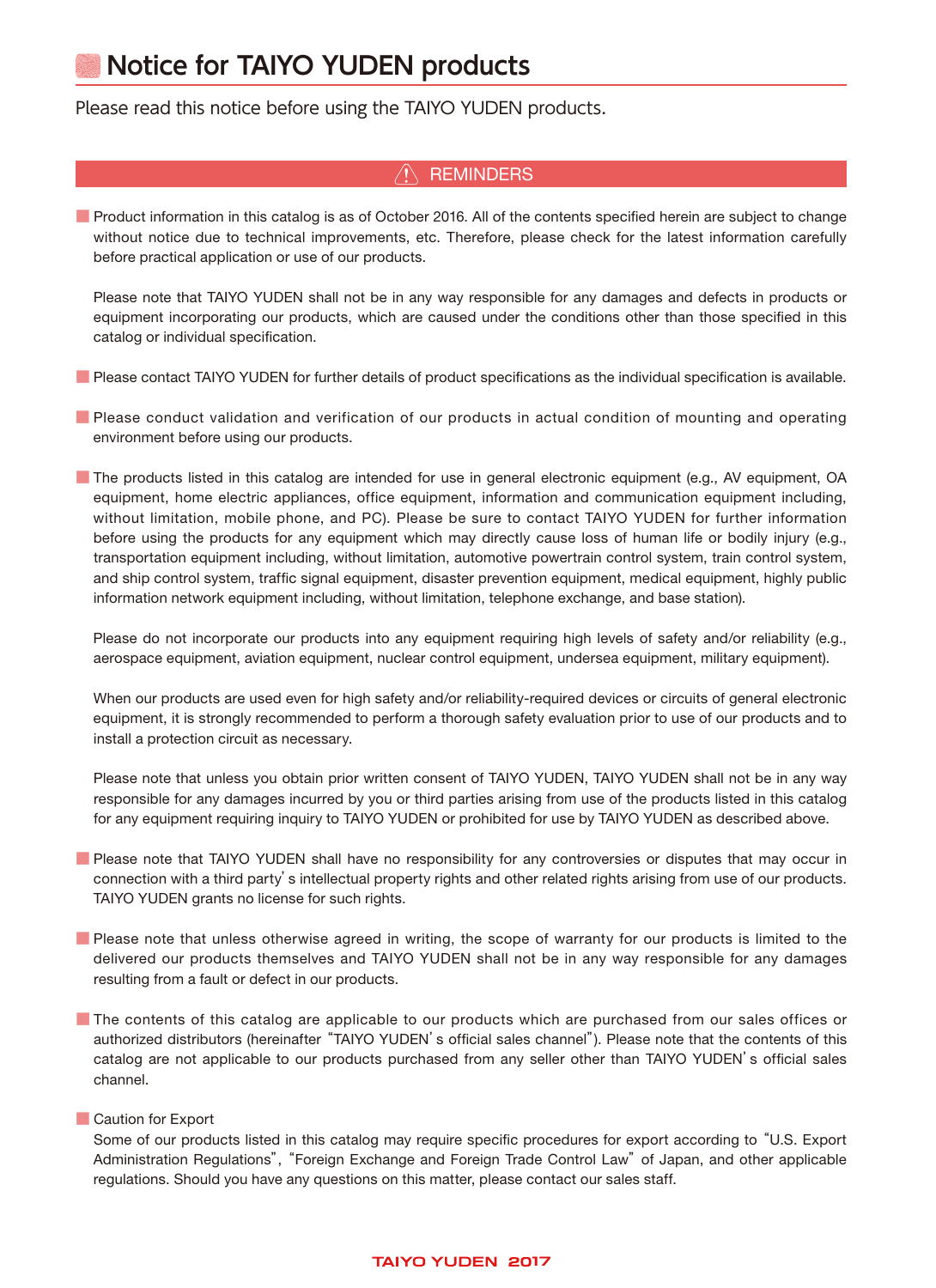

chipantenna\_e-E05R01

### ■PARTS NUMBER

|  |  |  | IA FII∆II2 1 6 IIMII2 4 5 0    0 1 |  |  |  |  |  |
|--|--|--|------------------------------------|--|--|--|--|--|
|  |  |  |                                    |  |  |  |  |  |

①Series name

| $\cdots$ |                    |
|----------|--------------------|
| Code     | Series name        |
| АΗ       | Multilayer antenna |
| ΔF       | Helical antenna    |

②Electrode code Code Electrode code  $\Delta$  With plating

### ③Dimensions(case size)

| Code | Dimensions (case size) [mm] |
|------|-----------------------------|
| 212  | $2.0 \times 1.25$           |
| 216  | $2.5 \times 1.6$            |
| 316  | $3.2 \times 1.6$            |
| 083  | $8.0 \times 3.0$            |
| 104  | $10.0 \times 4.0$           |
| 086  | $8.0 \times 6.0$            |
|      |                             |

### $\triangle =$ Blank space

### ④Special code

| Code | Special code     |
|------|------------------|
|      | Inverted F       |
| м    | Mono pole        |
|      | Mono pole (Dual) |

### ⑤Frequency

| $\sqrt{2}$ , $\sqrt{2}$ , $\sqrt{2}$ |                          |
|--------------------------------------|--------------------------|
| Code<br>(example)                    | Frequency [MHz]          |
| 1575                                 | $1574.397 \sim 1576.443$ |
| 2450                                 | $2400 - 2500$            |
| 5550                                 | $3100 - 8000$            |
|                                      |                          |

1.Describe Center Frequency 2.Lower Frequency for Dual band

| 6Spec code |                       |
|------------|-----------------------|
| Code       | Spec code             |
| $01 \sim$  |                       |
| $S1 \sim$  | Applicable to AH 104F |

### $\bigcap_{n=1}^{\infty} P_n$

| $U$ aunaging |           |
|--------------|-----------|
|              | Packaging |
| -            | Taping    |
|              |           |

### ■EXTERNAL DIMENSIONS / STANDARD QUANTITY



| Type           |                  | W              |                | E                        | a             | b                        | C                        | Standard quantity [pcs]<br><b>Embossed tape</b> |
|----------------|------------------|----------------|----------------|--------------------------|---------------|--------------------------|--------------------------|-------------------------------------------------|
| AF 216M        | $2.5 \pm 0.2$    | $1.6 \pm 0.2$  | $1.6 \pm 0.2$  | $0.5 + 0.3$              | -             | $\overline{\phantom{0}}$ | -                        | 2000                                            |
| AH 212M        | $2 + 0.3 / -0.1$ | $1.25 \pm 0.2$ | $0.85 \pm 0.2$ | $0.5 + 0.3$              |               | $\overline{\phantom{0}}$ | -                        | 4000                                            |
| AH 316M        | $3.2 \pm 0.15$   | 1.6 $\pm$ 0.15 | $0.5 + 0.1$    | $0.5 + 0.2$              |               | .0min.                   |                          | 3000                                            |
| AH 083F        | $8 + 0.3$        | $3 + 0.3$      | 1 ± 0.3        |                          | $3.1 \pm 0.3$ | $1\pm0.3$                | 1.15 $\pm$ 0.3           | 1000                                            |
| AH 104F        | $10 + 0.3$       | $4 + 0.3$      | $1\pm0.3$      | -                        | $2.5 \pm 0.3$ | $1\pm0.3$                | 1 ± 0.3                  | 2000                                            |
| AH 104N        | $10 + 0.3$       | $4\pm0.3$      | $1\pm0.3$      | $\overline{\phantom{0}}$ | $3 + 0.3$     | $0.8 + 0.3$              | 1.5 $\pm$ 0.3            | 2000                                            |
| <b>AH 086M</b> | $8\pm0.3$        | $6 \pm 0.3$    | $1\pm0.3$      | $\overline{\phantom{0}}$ | $1.8 \pm 0.2$ | $1\pm0.3$                | $\overline{\phantom{a}}$ | 1000                                            |
|                |                  |                |                |                          |               |                          |                          | $\mathsf{Unit} \cdot \mathsf{mm}$               |

### ■PARTS NUMBER

| Applications            | Part number   | External dimensions $(L \times W \times T)$ [mm] | Center frequency [MHz] |
|-------------------------|---------------|--------------------------------------------------|------------------------|
| <b>GPS</b>              | AH 316M157501 | $3.2 \times 1.6 \times 0.5$                      | 1575                   |
|                         | AF 216M245001 | $2.5 \times 1.6 \times 1.6$                      | 2450                   |
| $W-LAN(2.4GHz)$         | AH 212M245001 | $2.0 \times 1.25 \times 0.85$                    | 2450                   |
| <b>BluetoothR</b>       | AH 316M245001 | $3.2 \times 1.6 \times 0.5$                      | 2450                   |
| WIMAX(2.5GHz)           | AH 083F245001 | $8.0 \times 3.0 \times 1.0$                      | 2450                   |
| ZigBee                  | AH 104F2450S1 | $10.0 \times 4.0 \times 1.0$                     | 2450                   |
|                         | AH 104F2650S1 | $10.0 \times 4.0 \times 1.0$                     | 2650                   |
| $W-LAN(2.4GHz/5GHz)$    | AH 104N2450D1 | $10.0 \times 4.0 \times 1.0$                     | 2450/5400              |
| UWB & WiMAX $(3.5$ GHz) | AH 086M555003 | $8.0 \times 6.0 \times 1.0$                      | 5550                   |

▶ This catalog contains the typical specification only due to the limitation of space. When you consider the purchase of our products, please check our specification. For details of each product (characteristics graph, reliability information, precautions for use, and so on), see our website (http://www.ty-top.com/) .

### 152 **152** 152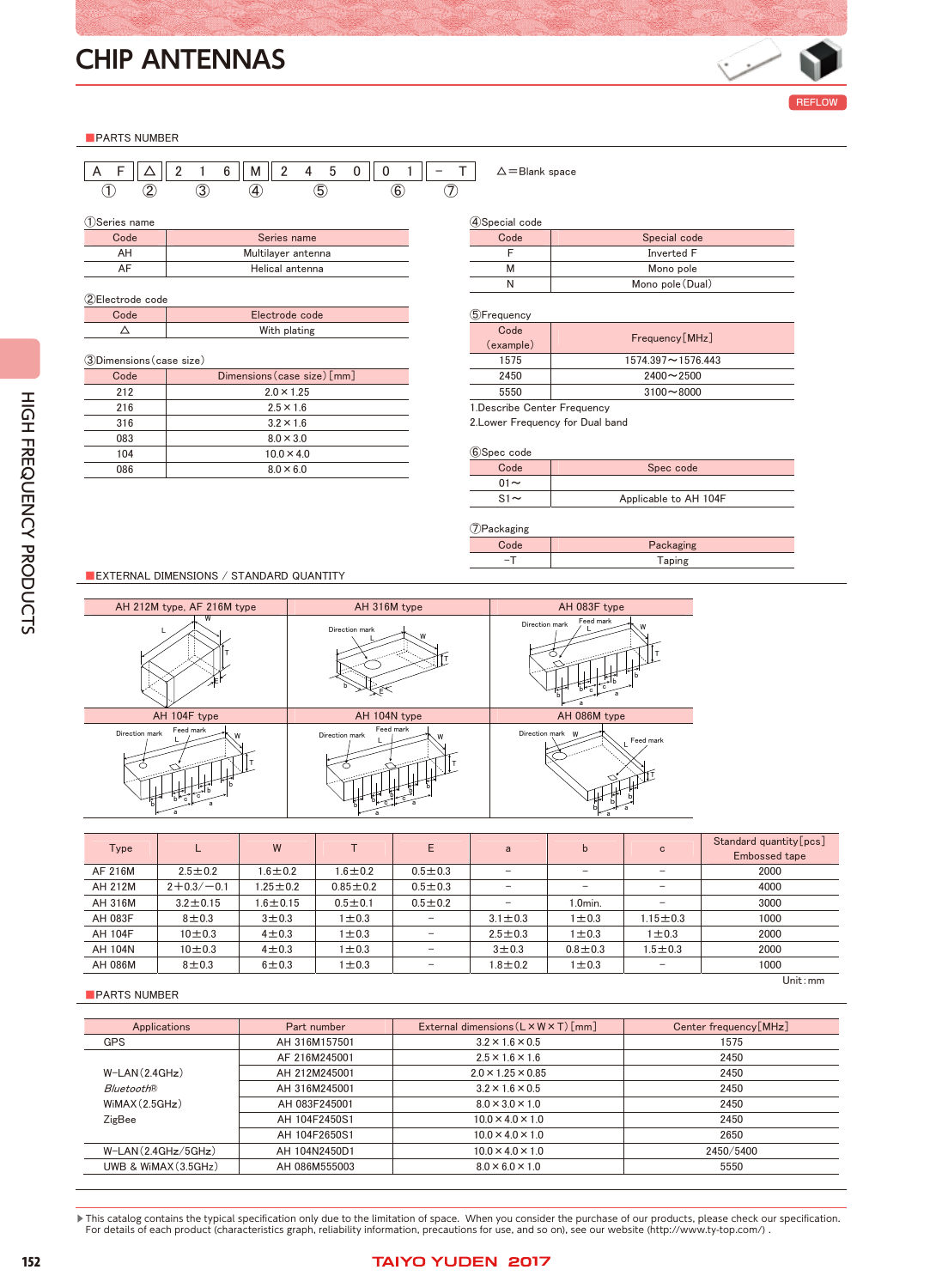### Typical characteristics on TAIYO YUDEN evaluation board

### ●AH 316M157501





### ●AF 216M245001





●AH 212M245001



### ●AH 316M245001



### ●AH 083F245001





Typical characteristics of VSWR Typical characteristics of radiation pattern (@1.575GHz)





Typical characteristics of VSWR Typical characteristics of radiation pattern (@2.45GHz)













Typical characteristics of VSWR Typical characteristics of radiation pattern (@2.45GHz)

▶ This catalog contains the typical specification only due to the limitation of space. When you consider the purchase of our products, please check our specification. For details of each product (characteristics graph, reliability information, precautions for use, and so on), see our website (http://www.ty-top.com/) .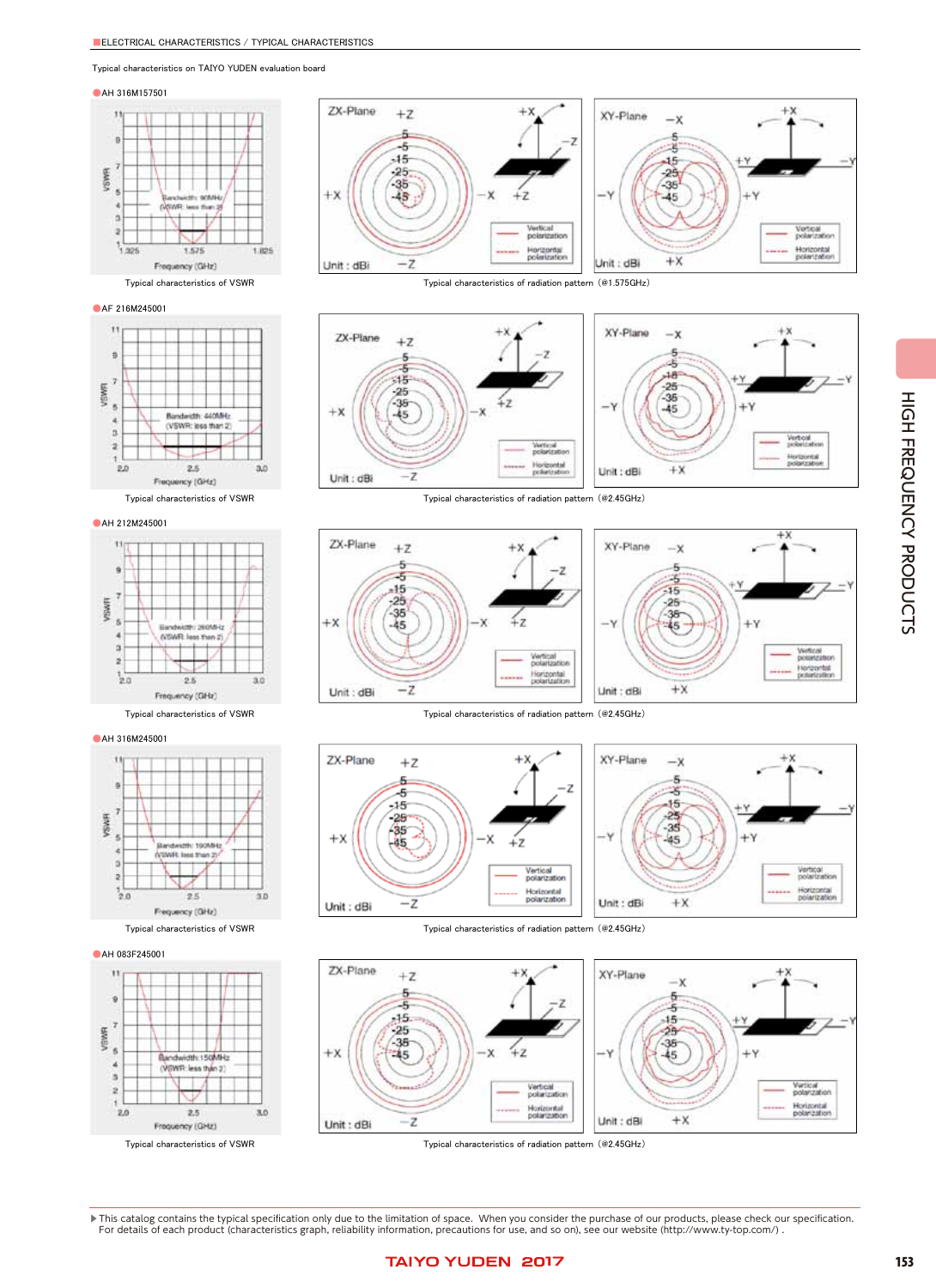Typical characteristics on TAIYO YUDEN evaluation board

### **AH 104F2450S1**





### **•AH 104N2450D1**





### ●AH 086M555003



ZX-Plane  $+Z$  $+x$ XY-Plane  $-x$ 5 F. -5 1É  $.15 -15$  $-25$  $-25$ -38 -38 ≨z  $+x$ ٠X  $4.3$ 45 45 Vertical polarizatio Horizontal Horizontal<br>polarization polarization  $+<sup>x</sup>$  $-z$  $Unit : dBi$ Unit : dBi

Typical characteristics of VSWR Typical characteristics of radiation pattern (@2.45GHz)













▶ This catalog contains the typical specification only due to the limitation of space. When you consider the purchase of our products, please check our specification. For details of each product (characteristics graph, reliability information, precautions for use, and so on), see our website (http://www.ty-top.com/) .

HIGH FREQUENCY PRODUCTS HIGH FREQUENCY PRODUCTS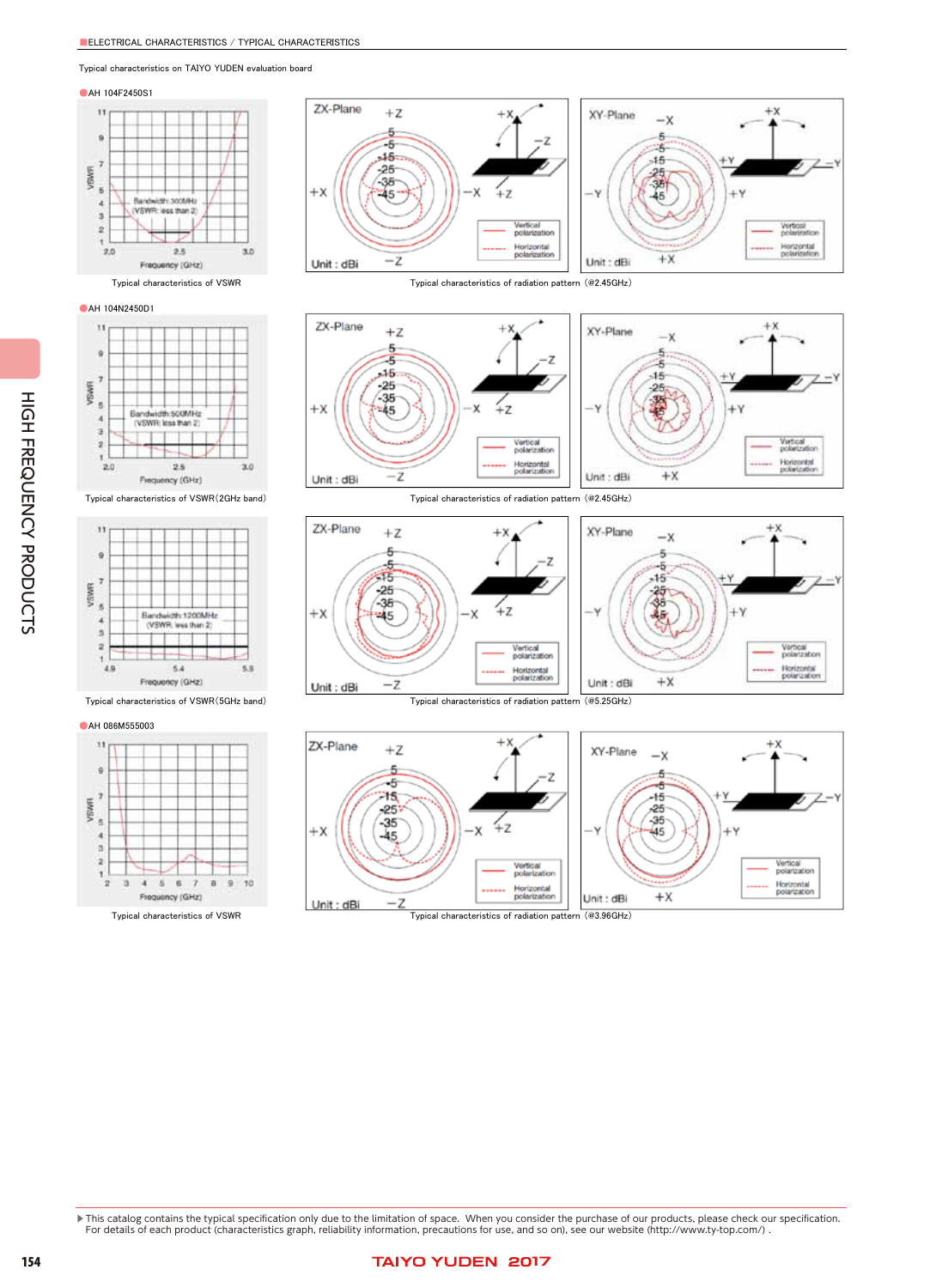### ■PACKAGING

| 1. Minimum Quantity |  |
|---------------------|--|
|---------------------|--|

|                        | Standard Quantity (pcs) |  |  |
|------------------------|-------------------------|--|--|
| Type                   | <b>Embossed Tape</b>    |  |  |
| AF216M, AH104F, AH104N | 2000                    |  |  |
| AH316M                 | 3000                    |  |  |
| AH083F. AH086M         | 1000                    |  |  |
| AH212M                 | 4000                    |  |  |

### ②Tape Material



③Taping Dimensions

**CEmbossed Tape** 



| Type    |                     | Chip Cavity         |                     | <b>Tape Widthness</b> | Insertion Pitch     | Tape Thickness max. |         |
|---------|---------------------|---------------------|---------------------|-----------------------|---------------------|---------------------|---------|
|         | A                   | B                   | C                   | D                     | F                   | K                   |         |
|         | $1.85 \pm 0.2$      | $2.75 \pm 0.2$      | $8 + 0.2$           | $3.5 \pm 0.1$         | $4 + 0.1$           | 1.95                | 0.3     |
| AF216M  | $(0.073 \pm 0.008)$ | $(0.108 \pm 0.008)$ | $(0.315 \pm 0.008)$ | $(0.138 \pm 0.004)$   | $(0.157 \pm 0.004)$ | (0.077)             | (0.012) |
|         | $1.9 \pm 0.2$       | $3.5 \pm 0.2$       | $8\pm0.2$           | $3.5 \pm 0.1$         | $4 + 0.1$           | 0.85                | 0.3     |
| AH316M  | $(0.075 \pm 0.008)$ | $(0.138 \pm 0.008)$ | $(0.315 \pm 0.008)$ | $(0.138 \pm 0.004)$   | $(0.157 \pm 0.004)$ | (0.033)             | (0.012) |
| AH083F  | $3.35 \pm 0.2$      | $8.35 \pm 0.2$      | $16 + 0.3$          | $7.5 \pm 0.1$         | $8 + 0.1$           | 1.55                | 0.3     |
|         | $(0.132 \pm 0.008)$ | $(0.329 \pm 0.008)$ | $(0.630 \pm 0.012)$ | $(0.295 \pm 0.004)$   | $(0.315 \pm 0.004)$ | (0.061)             | (0.012) |
| AH104F. | $4.35 \pm 0.2$      | $10.35 \pm 0.2$     | $24 + 0.3$          | $11.5 \pm 0.1$        | $8 + 0.1$           | 1.55                | 0.3     |
| AH104N  | $(0.171 \pm 0.008)$ | $(0.407 \pm 0.008)$ | $(0.945 \pm 0.012)$ | $(0.435 \pm 0.004)$   | $(0.315 \pm 0.004)$ | (0.061)             | (0.012) |
| AH086M  | $6.25 \pm 0.2$      | $8.26 \pm 0.2$      | $16 + 0.3$          | $7.5 \pm 0.1$         | $12 + 0.1$          | 1.3                 | 0.3     |
|         | $(0.246 \pm 0.008)$ | $(0.325 \pm 0.008)$ | $(0.630 \pm 0.012)$ | $(0.296 \pm 0.004)$   | $(0.473 \pm 0.004)$ | (0.051)             | (0.012) |
| AH212M  | $1.5 \pm 0.2$       | $2.3 \pm 0.2$       | $8 + 0.3$           | $3.5 \pm 0.1$         | $4 + 0.1$           | 1.5                 | 0.3     |
|         | $(0.059 \pm 0.008)$ | $(0.091 \pm 0.008)$ | $(0.315 \pm 0.012)$ | $(0.138 \pm 0.004)$   | $(0.157 \pm 0.004)$ | (0.059)             | (0.012) |

Unit:mm (inch)

▶ This catalog contains the typical specification only due to the limitation of space. When you consider the purchase of our products, please check our specification. For details of each product (characteristics graph, reliability information, precautions for use, and so on), see our Web site (http://www.ty-top.com/) .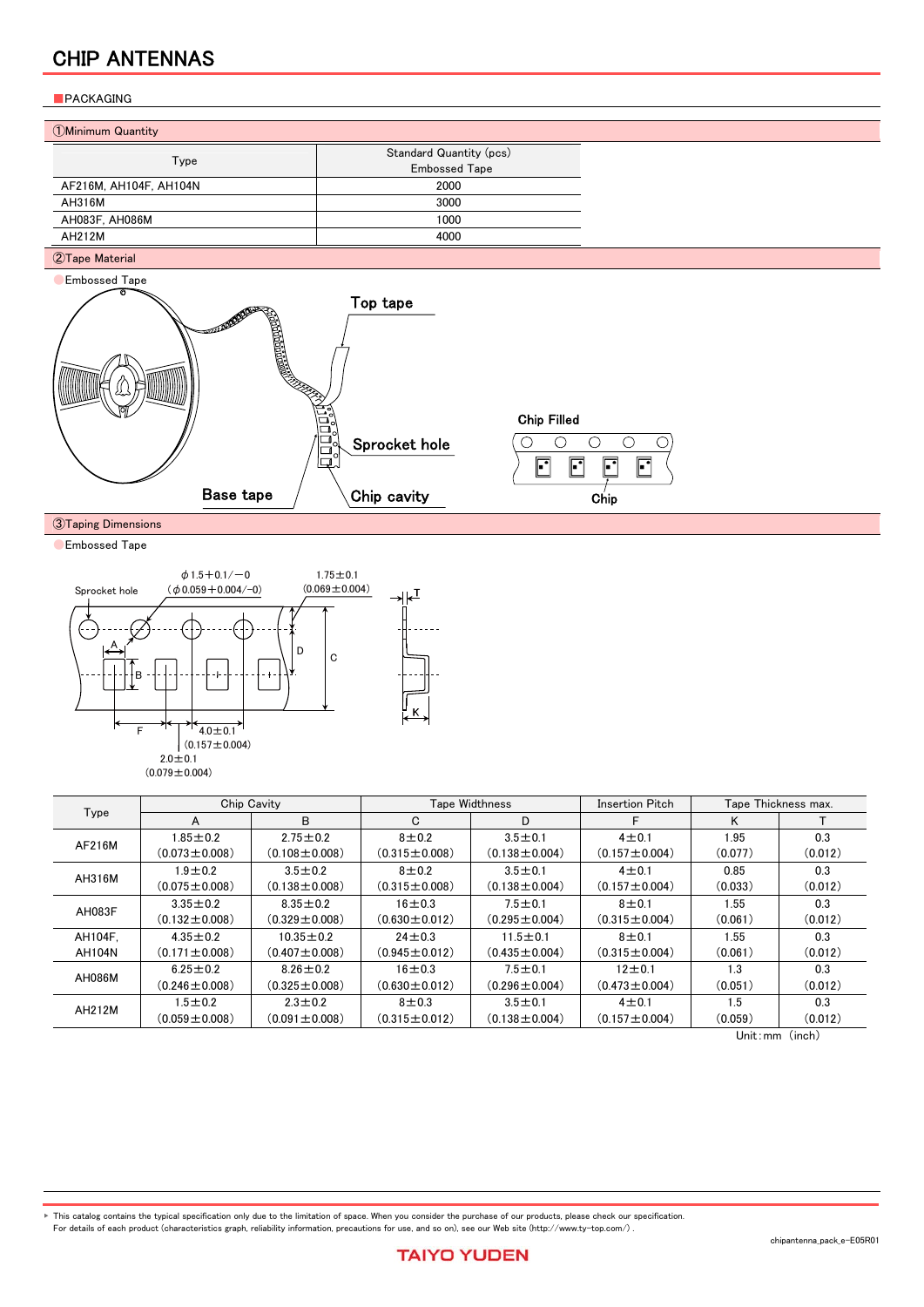

▶ This catalog contains the typical specification only due to the limitation of space. When you consider the purchase of our products, please check our specification. For details of each product (characteristics graph, reliability information, precautions for use, and so on), see our Web site (http://www.ty-top.com/) .

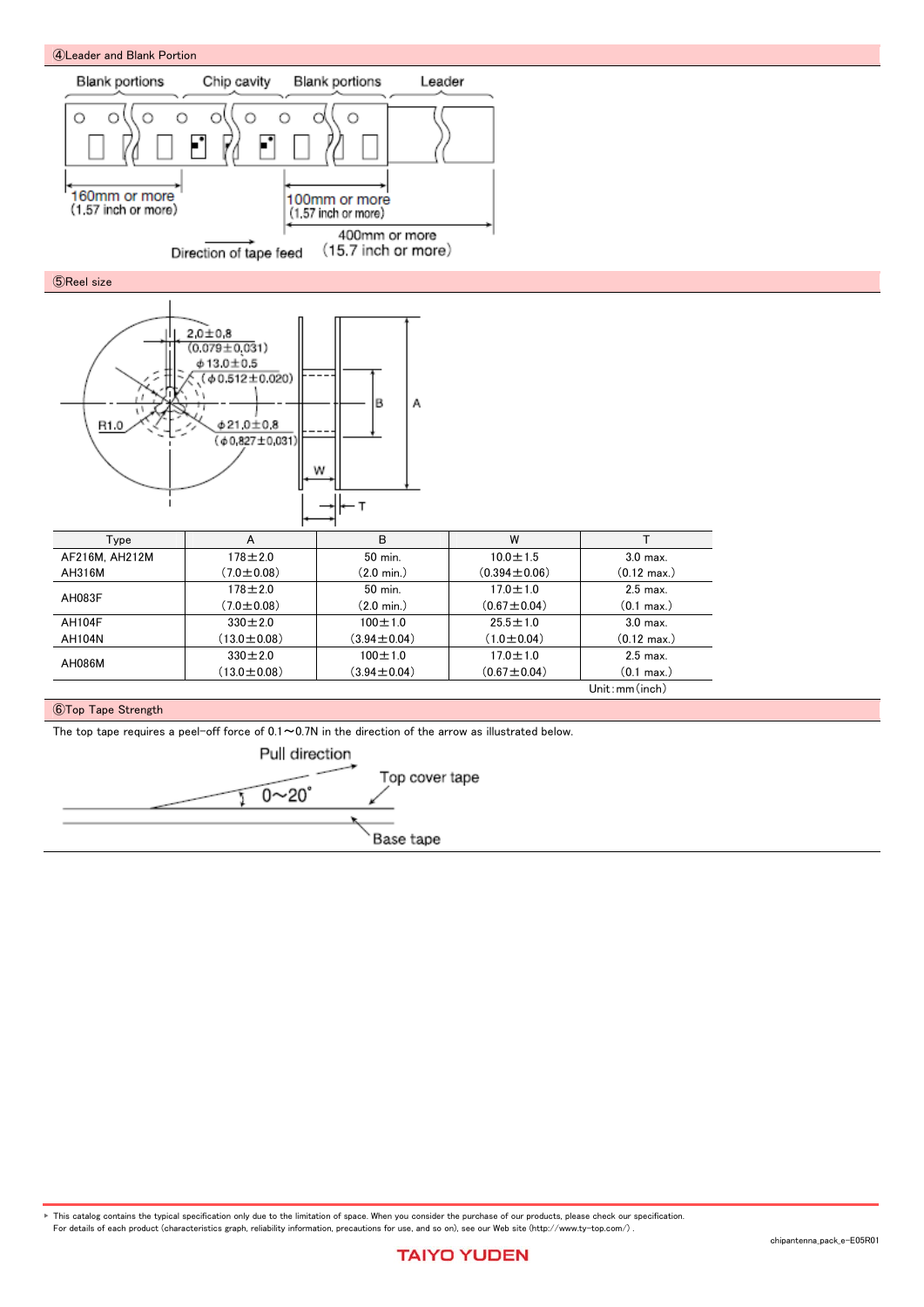### ■RELIABILITY DATA

| 1. Operating Temperature Range |                   |  |
|--------------------------------|-------------------|--|
| Specified Value                | $-40 \sim +85$ °C |  |
|                                |                   |  |

| 2. Storage Temperature Range |                                                                                    |
|------------------------------|------------------------------------------------------------------------------------|
| Specified Value              | $-40 \sim +85$ °C                                                                  |
| Test Methods and<br>Remarks  | $\hspace{0.1cm}\mathbb{X}$ with being taped, $-20\mathtt{\sim}+40^\circ\mathsf{C}$ |

| 3. Solderability            |                                                                     |                                                                                                              |  |
|-----------------------------|---------------------------------------------------------------------|--------------------------------------------------------------------------------------------------------------|--|
| Specified Value             | At least 90% of immersed terminal surface is covered by new solder. |                                                                                                              |  |
| Test Methods and<br>Remarks | Solder temperature<br>Duration<br>Preconditioning                   | : 230 $\pm$ 5 $^{\circ}$ C<br>: $3 \pm 1$ sec.<br>: Preheating at $150^{\circ}$ C after immersion into flux. |  |

| 4. Thermal Shock            |                                                                                                                                                                               |
|-----------------------------|-------------------------------------------------------------------------------------------------------------------------------------------------------------------------------|
| <b>Specified Value</b>      | Shall satisfy required VSWR value of individual specifications for each item.                                                                                                 |
| Test Methods and<br>Remarks | hour of recovery after 10 times of 30min.immersion alternately at $-40^{\circ}$ C and 85 <sup>°</sup> C of temperature, followed by evaluating electrical<br>characteristics. |

| 5. High Temperature Storage Test |                                                                                                                                                   |  |
|----------------------------------|---------------------------------------------------------------------------------------------------------------------------------------------------|--|
| <b>Specified Value</b>           | Shall satisfy required VSWR value of individual specifications for each item.                                                                     |  |
| Test Methods and<br>Remarks      | hour of recovery under standard condition after 96 hours recovery with 85°C of temperature, followed by evaluating electrical<br>characteristics. |  |

| 6. Low Temperature Storage Test |                                                                                                                                                              |  |
|---------------------------------|--------------------------------------------------------------------------------------------------------------------------------------------------------------|--|
| Specified Value                 | Shall satisfy required VSWR value of individual specifications for each item.                                                                                |  |
| Test Methods and                | $^{\rm th}$ hour of recovery under standard condition after 96 hours recovery with $-40^{\circ}\textrm{C}$ of temperature, followed by evaluating electrical |  |
| Remarks                         | characteristics.                                                                                                                                             |  |

| 7. Humidity Storage Test    |                                                                                                                                                                                                  |  |
|-----------------------------|--------------------------------------------------------------------------------------------------------------------------------------------------------------------------------------------------|--|
| <b>Specified Value</b>      | Shall satisfy required VSWR value of individual specifications for each item.                                                                                                                    |  |
| Test Methods and<br>Remarks | $\,$ hour of recovery under standard condition after 96 hours recovery with 60°C $\,$ of temperature, 90 $\sim$ 95% relative humidity followed by $\,$<br>evaluating electrical characteristics. |  |

| 8. Resistance to Reflow     |                                                                                                                   |  |
|-----------------------------|-------------------------------------------------------------------------------------------------------------------|--|
| Specified Value             | Shall satisfy required VSWR value of individual specifications for each item.                                     |  |
| Test Methods and<br>Remarks | Two times of reflow soldering by recommended profile attached, followed by evaluating electrical characteristics. |  |

Fhis catalog contains the typical specification only due to the limitation of space. When you consider the purchase of our products, please check our specification.<br>For details of each product (characteristics graph, reli

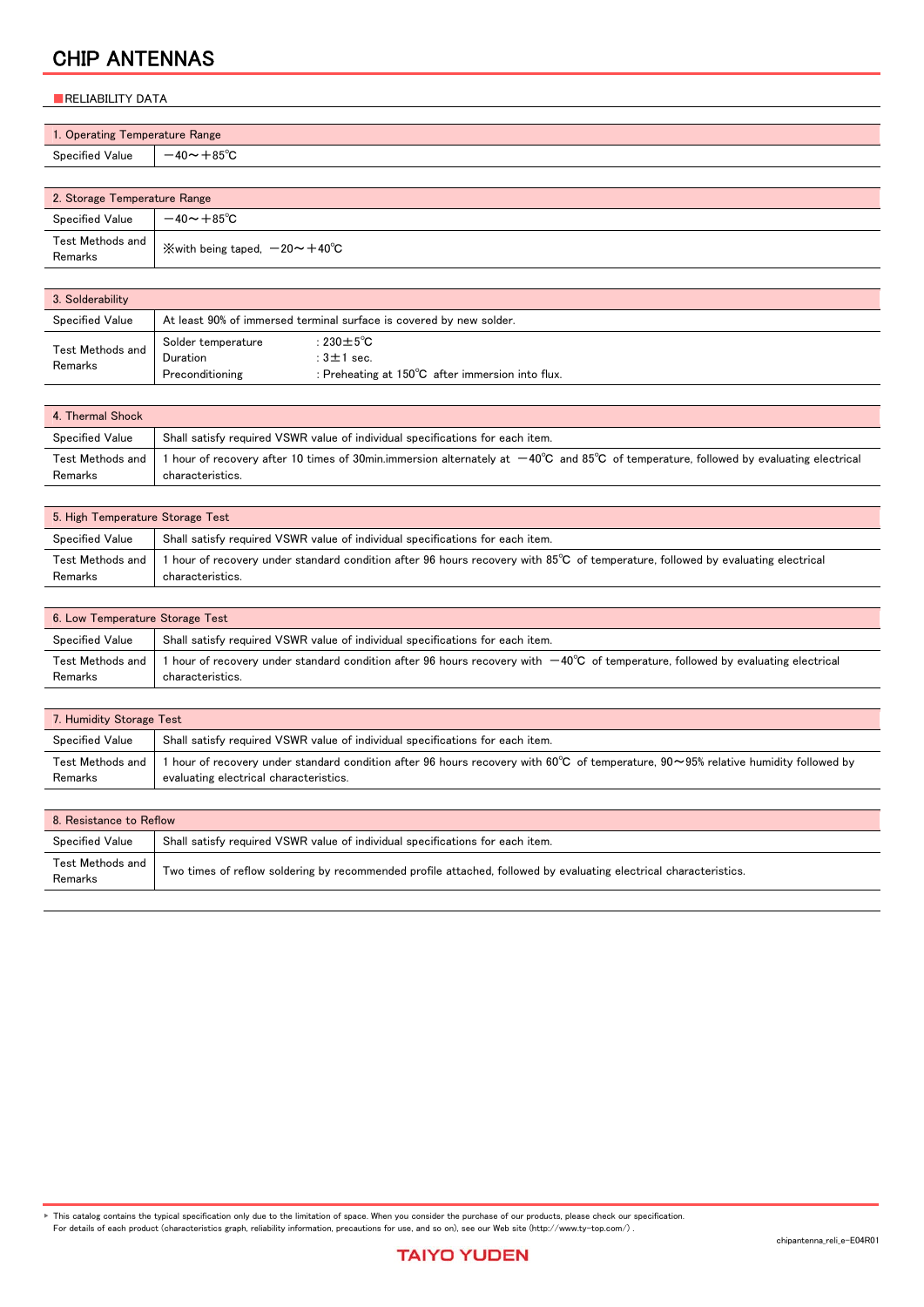### **PRECAUTIONS**





This catalog contains the typical specification only due to the limitation of space. When you consider the purchase of our products, please check our specification. For details of each product (characteristics graph, reliability information, precautions for use, and so on), see our Web site (http://www.ty-top.com/) .

### chipantenna\_prec\_e-E05R01

**TAIYO YUDEN**